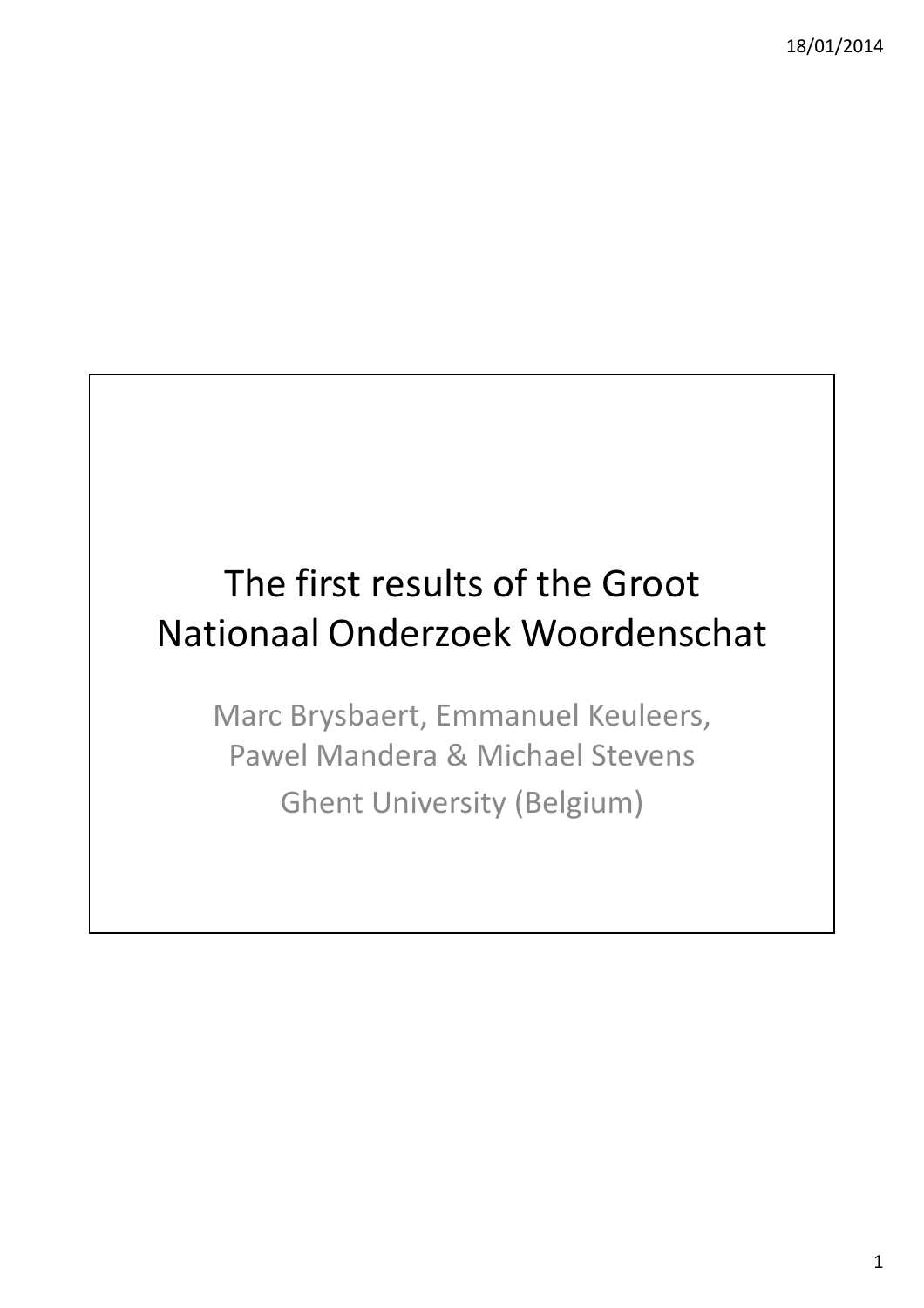#### **Some developments in psycholinguistics that may be of interest to NLP researchers**

- 1. Validation of word frequency measures
	- with lexical decision times and naming times
	- word frequencies based on film and television subtitles give the highest correlations (SUBTLEX)
- 2. Collection of processing times for thousands of words (megastudies)
	- English Lexicon Project
	- Dutch Lexicon Project I and II
	- French Lexicon Project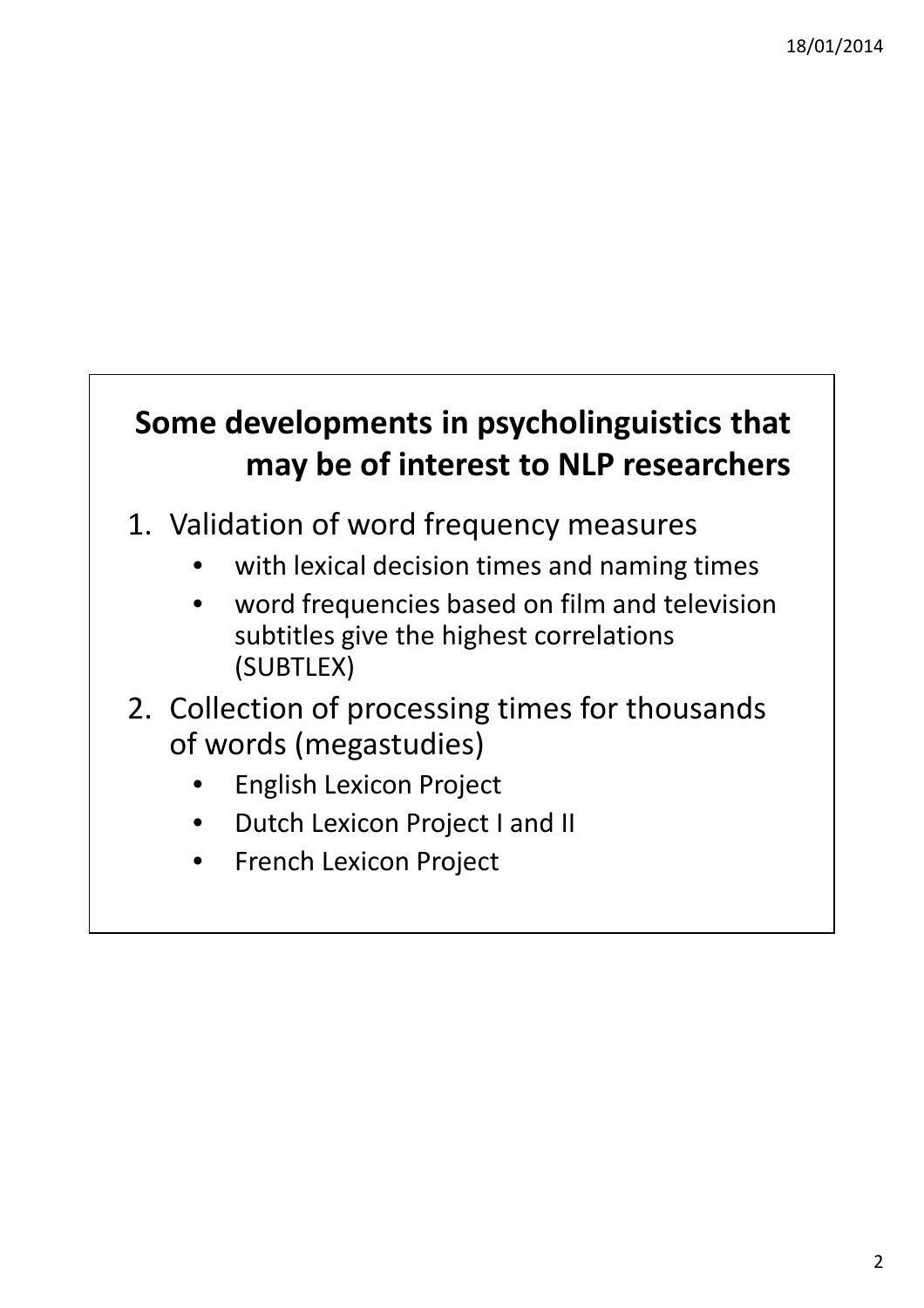#### **Some developments in psycholinguistics that may be of interest to NLP researchers**

- 3. Collection of word ratings for thousands of words used in regression analyses
	- Age of acquisition (30K English words, AMT)
	- Valence and arousal (13K English words)
	- Concreteness (63K English words)
	- Same values for Dutch (30K words)
	- Investigate how well we can predict rating values on the basis of seed ratings and semantic similarity of words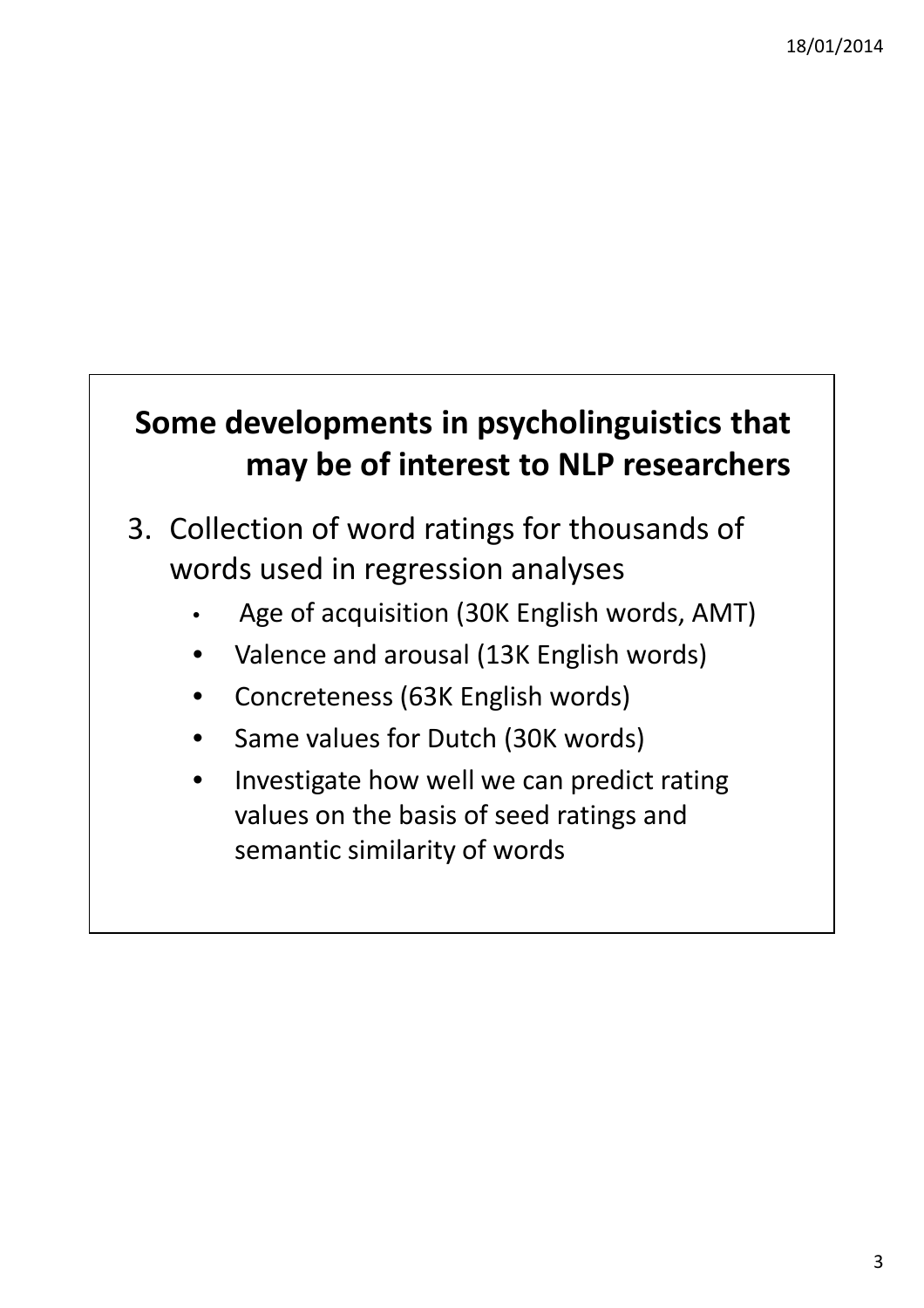# **A problem nagging in the background**

- We need a master list of words known to the participants
	- better for our ratings
	- also necessary to calculate correct values for some measures (e.g., neighbourhood size, similarity to closest words)
	- We use word frequency as a proxy for known, but there are indications that this may not always work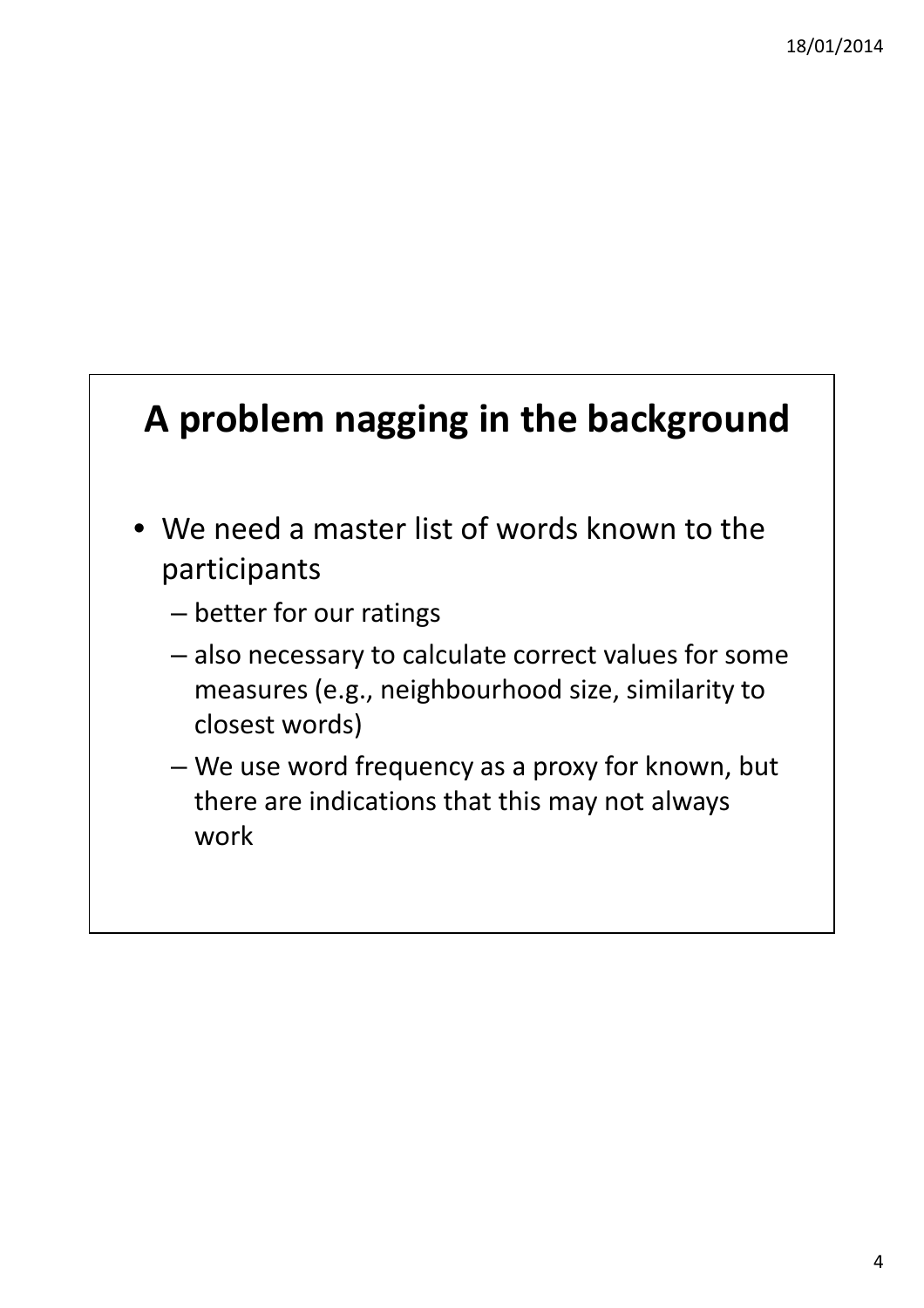#### **Master list**

- From all types of copyright-free sources (so, no existing dictionaries)
- Words *known* to participants and likely to be stored in their lexicon:
	- lemmas (inflections only if they are frequent)
	- pruning of derived words and compound words on the basis of:
		- frequency
		- length
		- transparency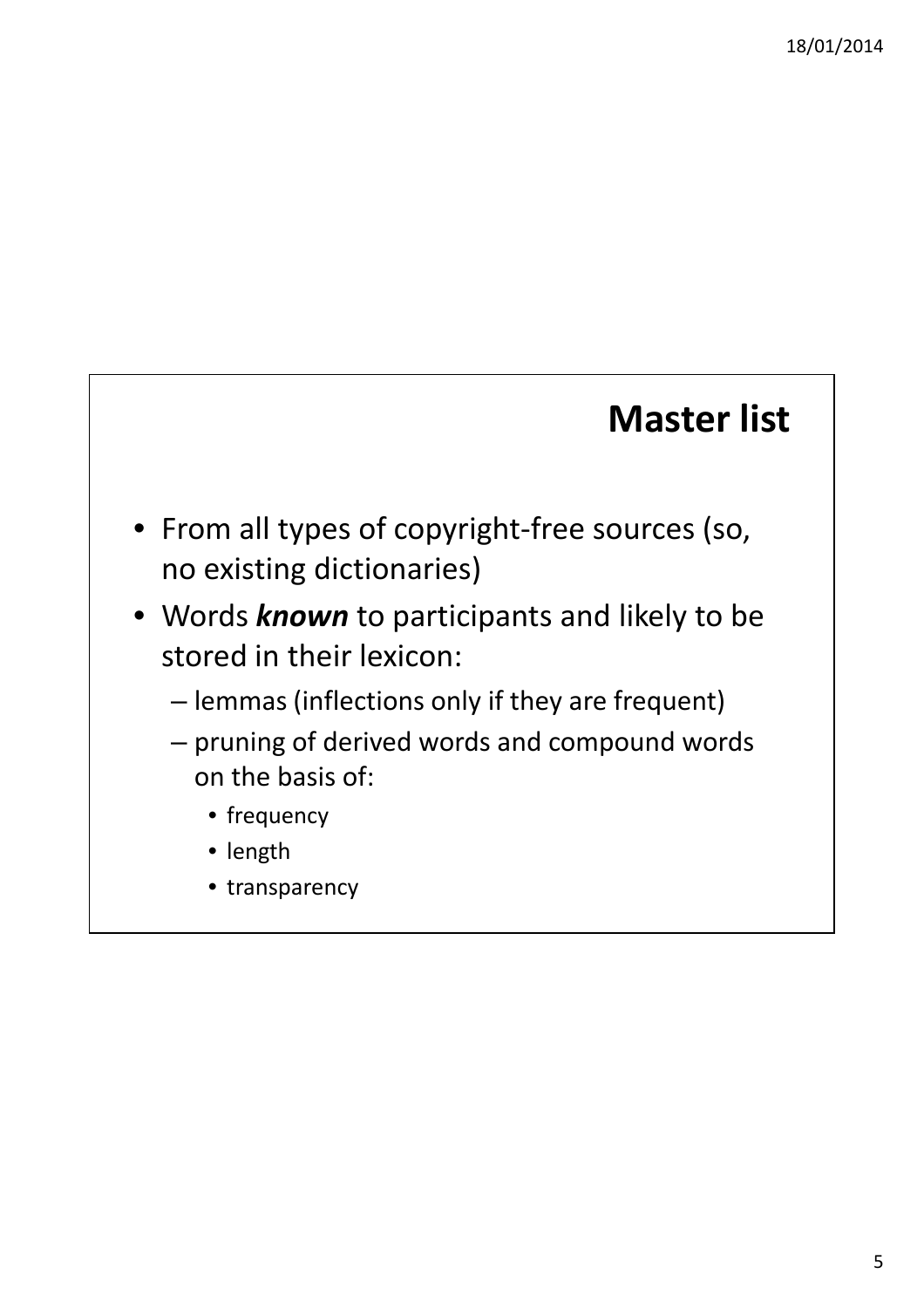### **Master list**

- So, 'voetbal', 'voetballen' 'voetballer', and 'voetbalploeg', but not:
	- voetbalt, voetbalspeler, voetbalbroek, voetbalgeweld, voetbalhumor, voetbalintelligentie, voetbalkoffer, ...
- Fuzzy boundaries
	- In the end element of arbitrariness which words were included and which not (preferred total size: 50-65K words)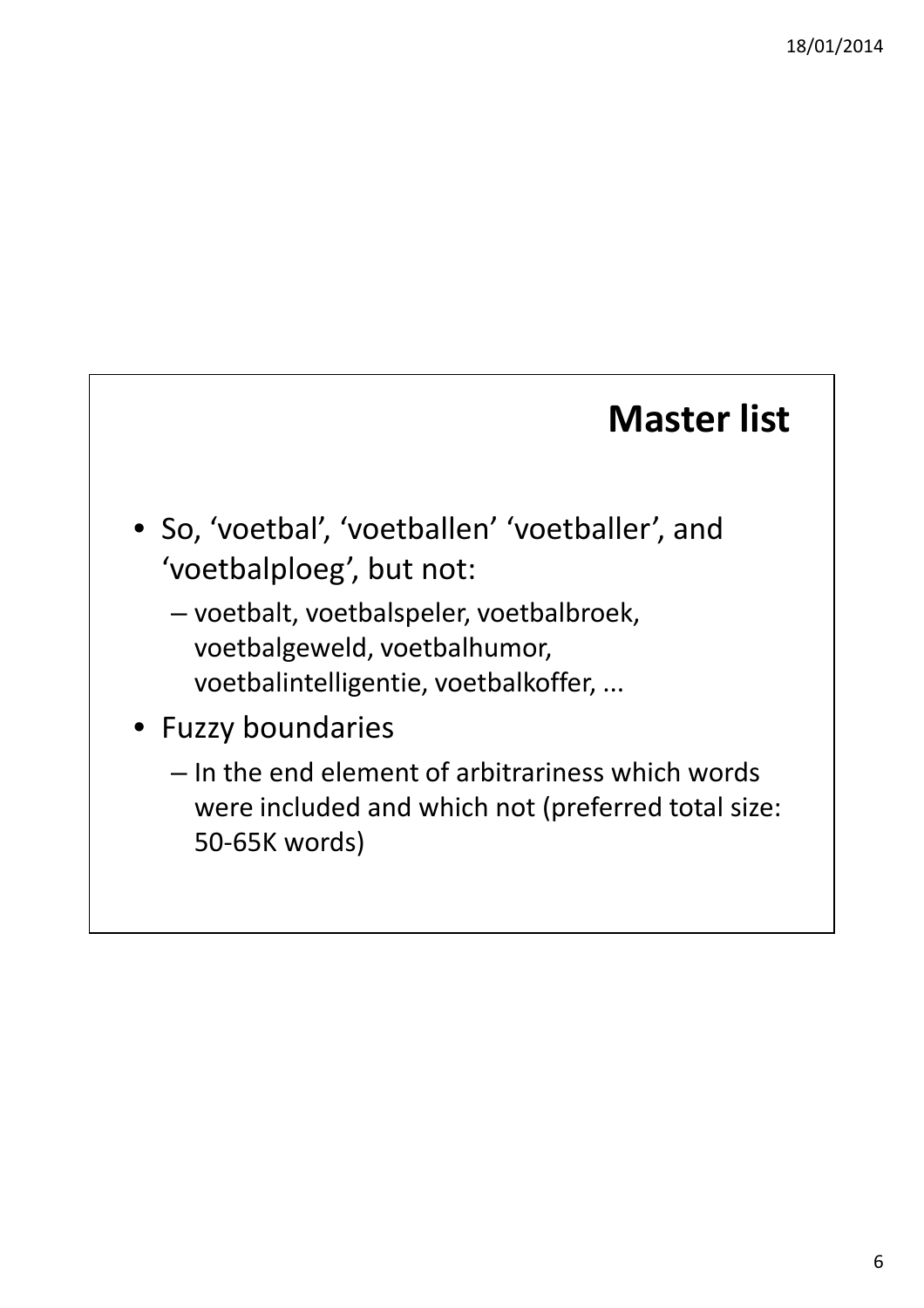# **Ways to decide which words are known**

- In the rating studies participants have the option to indicate they do not know the word well enough to give a rating
- Ask participants which words they know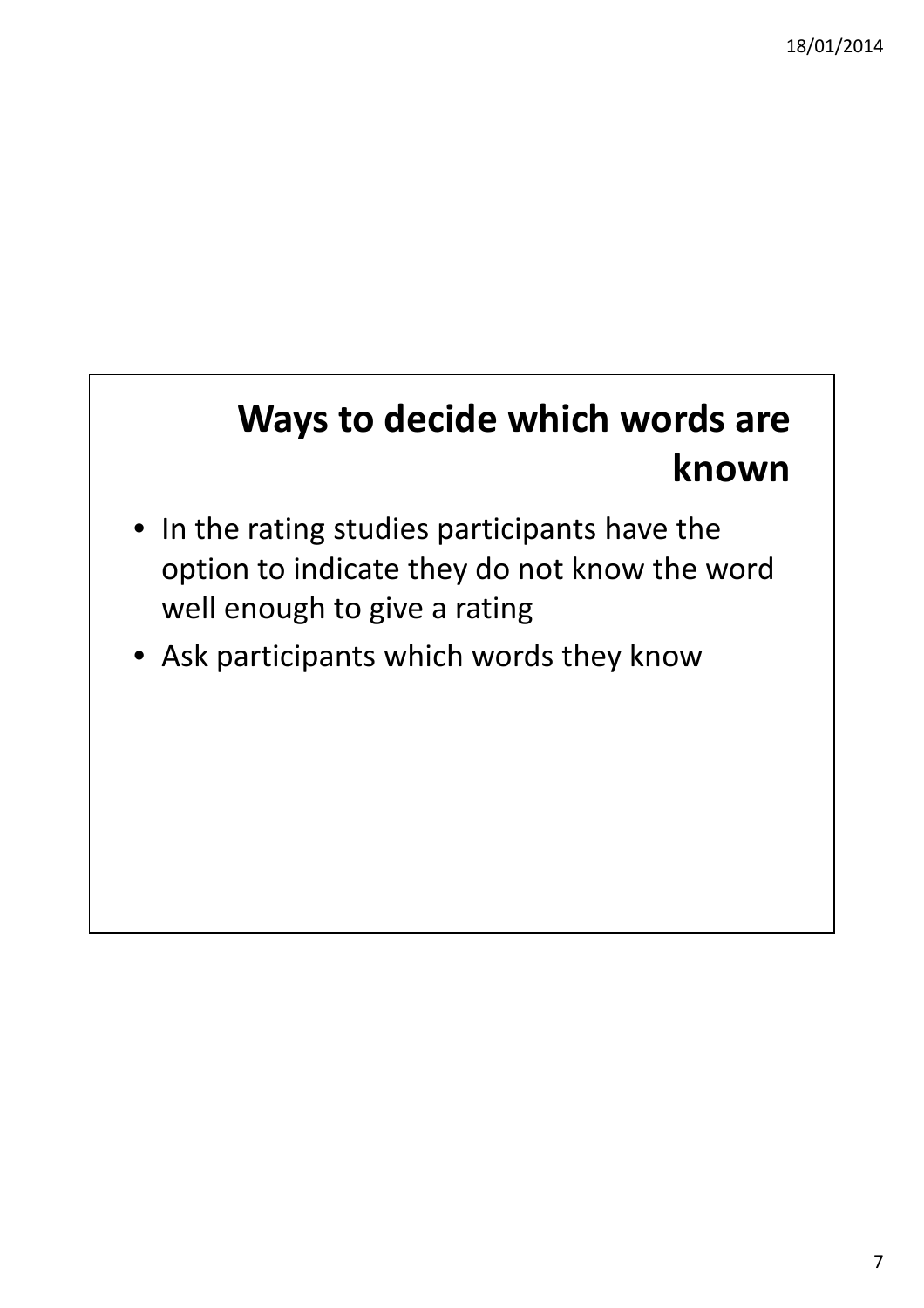# **The Yes/No vocabulary test of L2 proficiency**

- Meara : A list with words and nonwords in which participants have to indicate the words they know is a valid test of vocabulary size
- Lemhöfer & Broersma (2011): Lextale
- Further validation studies
	- Harrington & Carey (2009)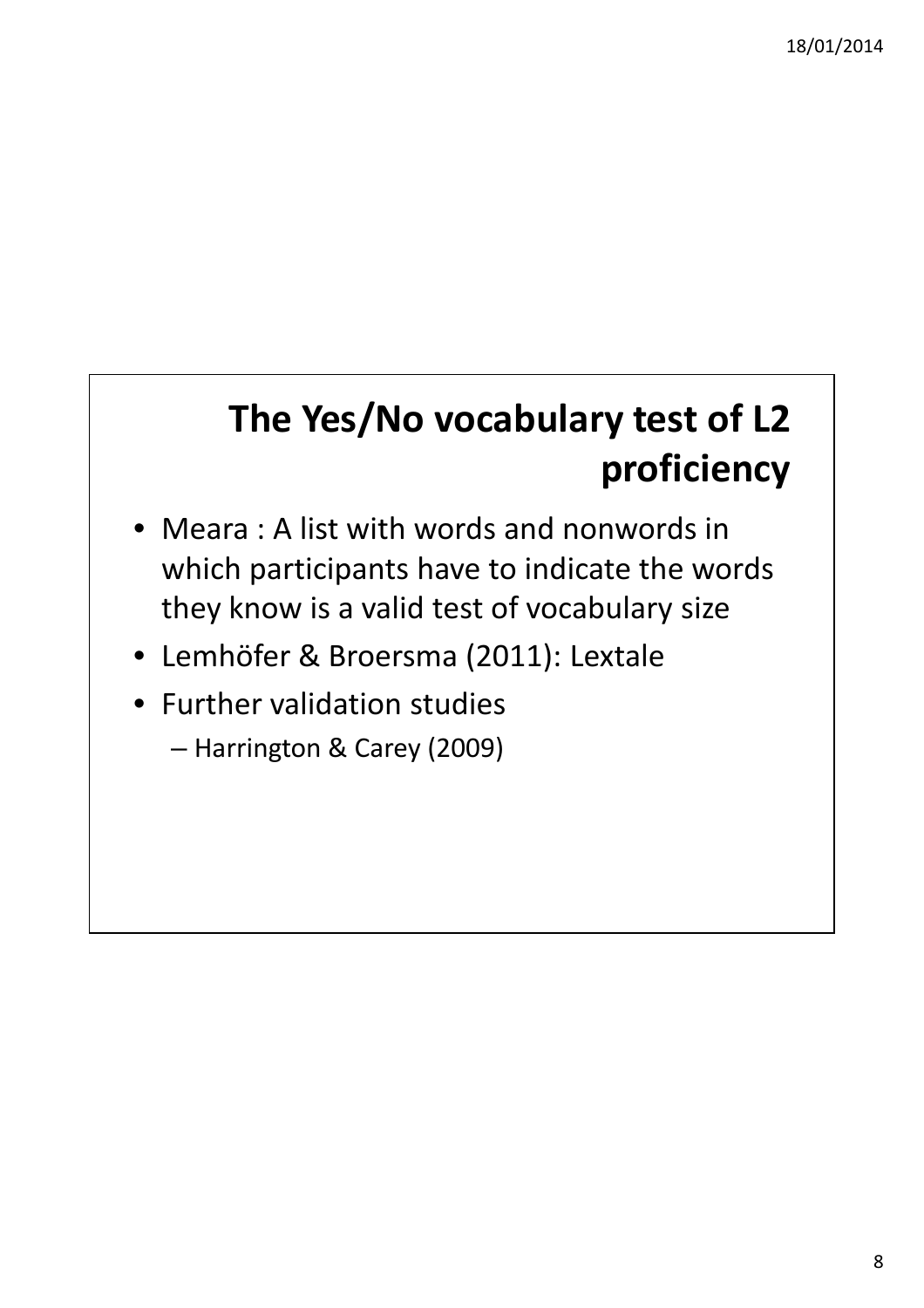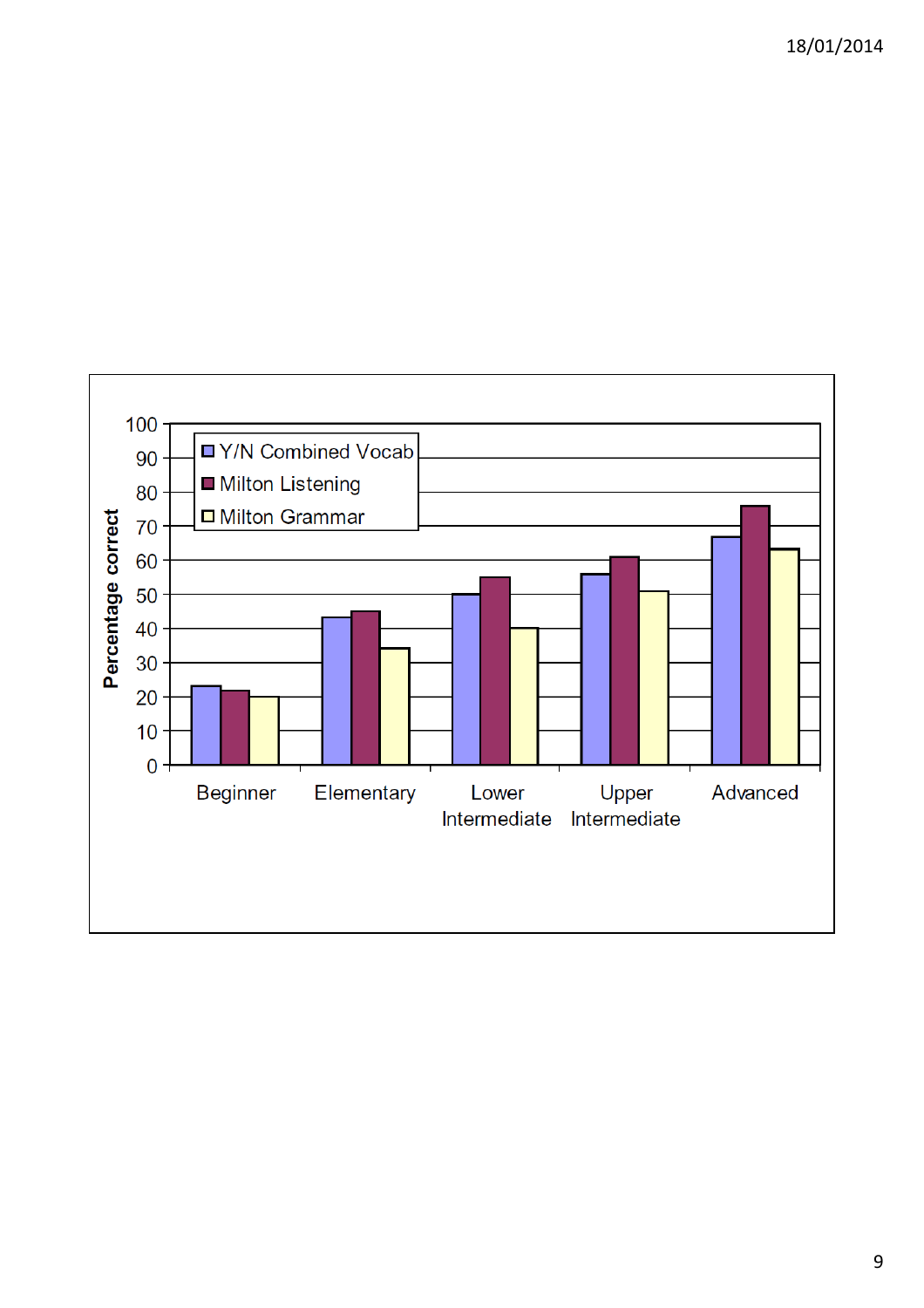#### **Groot Nationaal Onderzoek**

- Initiative of the Dutch broadcasters NTR and VPRO to run nationwide scientific studies (sleep, stress, perception of emotions, mathematics proficiency)
- We proposed to test vocabulary with the Y/N test
- BIG difference: we did not use a single list of 70 words and 30 nonwords, but 735 different lists
	- So, we collected data for 52,847 Dutch words and 20,653 nonwords (500K participants)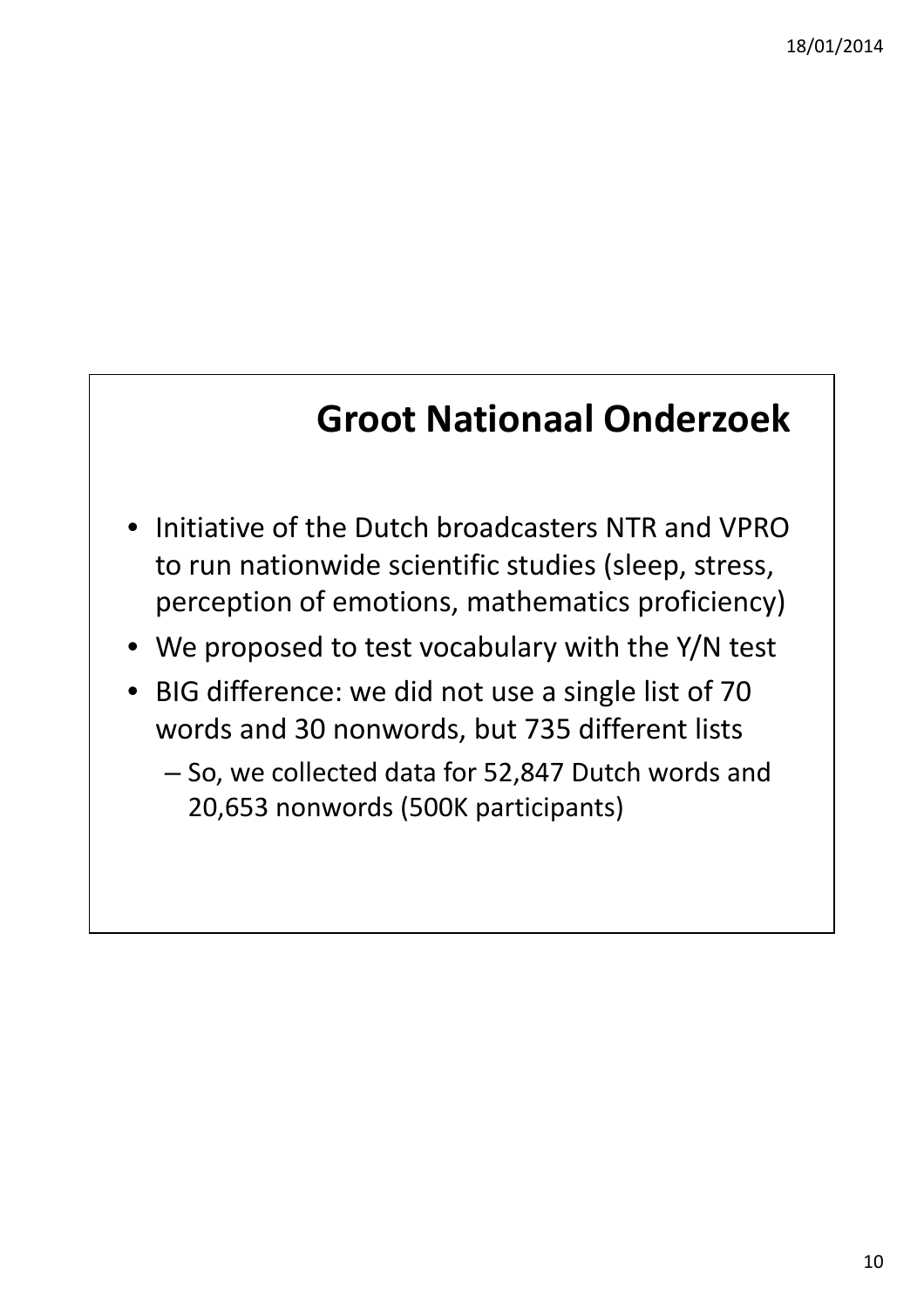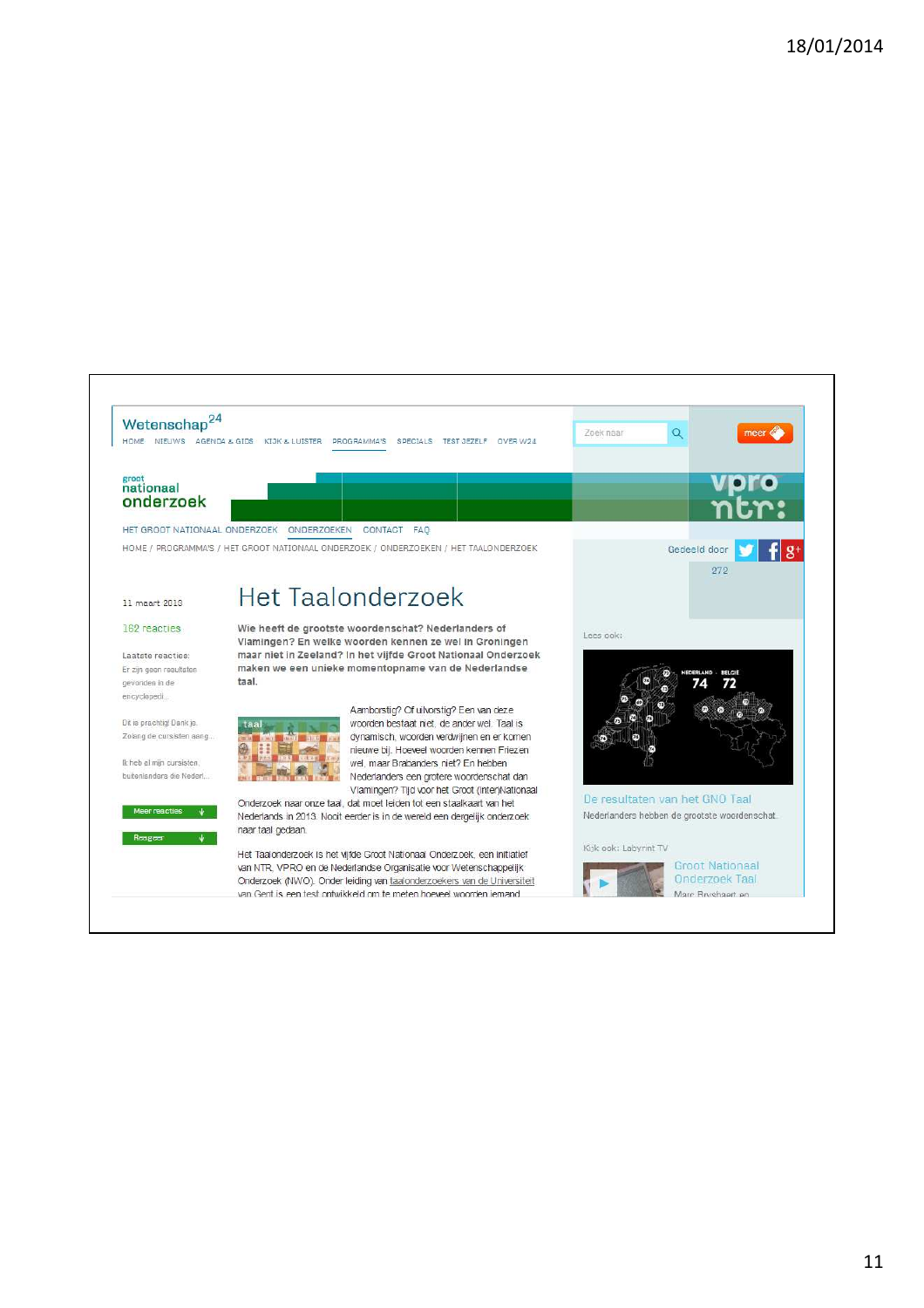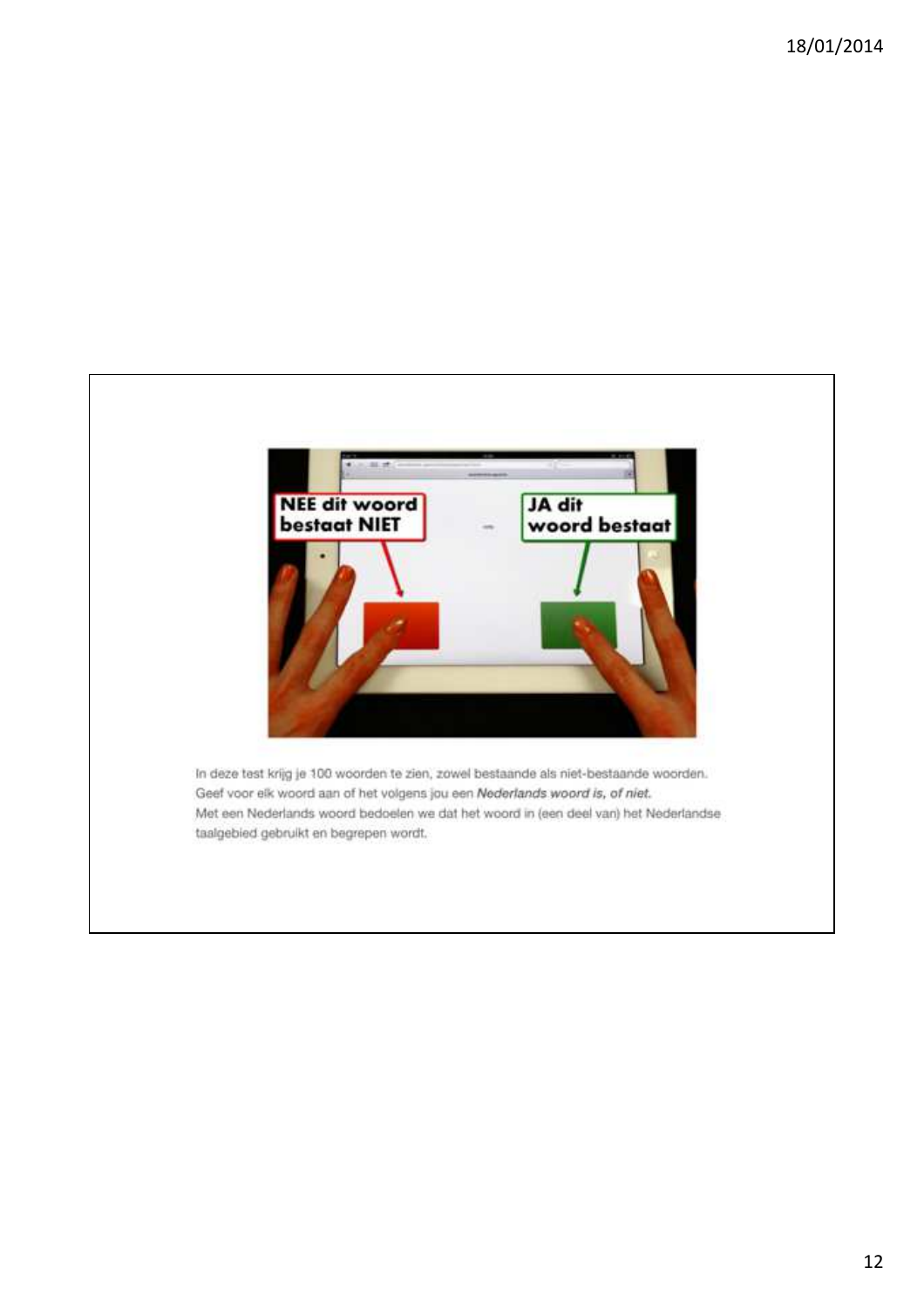| Je leeftijd                                                                         | 50<br>u                                                    |
|-------------------------------------------------------------------------------------|------------------------------------------------------------|
| Je geslacht                                                                         | Man<br>v                                                   |
| Waar ben je<br>opgegroeid?<br>Scroll verder voor andere landen                      | West-Vlaanderen                                            |
| Wat is je hoogste<br>opleidingsniveau of aan<br>welke opleiding ben je<br>nu bezig? | Master (Universiteit of Hoges M                            |
| Wat is je moedertaal?                                                               | Nederlands<br>۳                                            |
| Hoeveel andere talen<br>ken je?                                                     | $\sqrt{2}$<br>v                                            |
| Welk van die talen<br>spreek je het beste?                                          | Engels<br>۷                                                |
| Hoe goed spreek je die<br>taal?                                                     | Ik spreek en lees de taal vlot.<br>$\overline{\mathbf{v}}$ |
| Ben je rechtshandig of<br>linkshandig?                                              | Rechtshandig<br>۷                                          |
|                                                                                     | Bewaar mijn profiel                                        |
| http://woordentest.ugent.be                                                         |                                                            |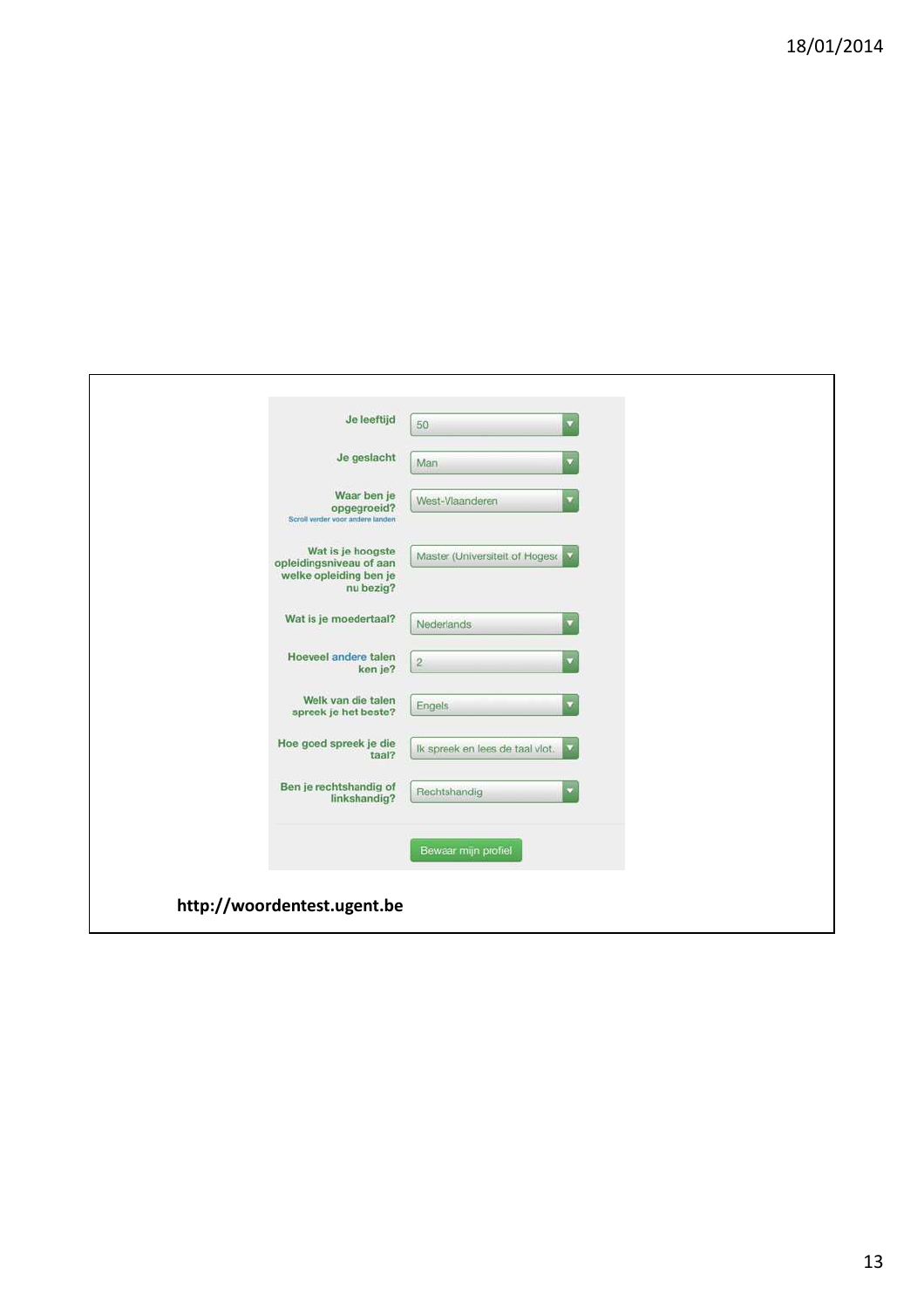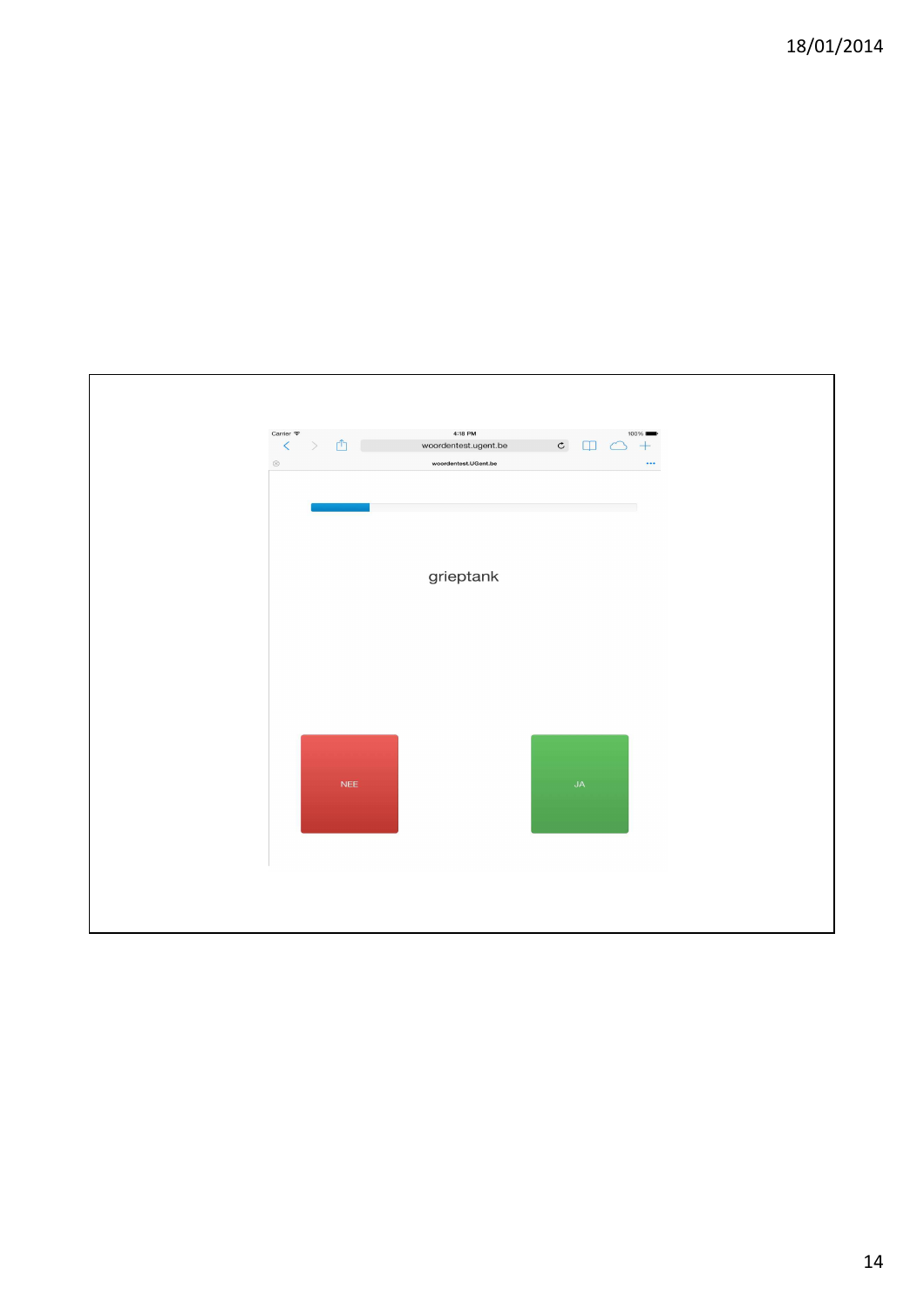|                     | Jouw resultaat                                                                                                                                                                                                                                                       |  |
|---------------------|----------------------------------------------------------------------------------------------------------------------------------------------------------------------------------------------------------------------------------------------------------------------|--|
|                     |                                                                                                                                                                                                                                                                      |  |
|                     | Op basis van je resultaten schatten we dat je 36% van alle Nederlandse woorden kent.                                                                                                                                                                                 |  |
|                     | Deel je score: FFacebook 851 V Twitter 25 Q Google+ C Email<br>Je hebt saw van de woorden juist herkend.<br>Je hebt 13% van de niet-bestaande woorden verkeerd herkend.<br>Dit geeft je een gecorrigeerde score van $\boxed{99\%}$ - $\boxed{13\%}$ = $\boxed{86\%}$ |  |
|                     | Hiermee behoor je tot de absolute topgroep!                                                                                                                                                                                                                          |  |
| C Verbeter je score | Wat betekent dit?<br>Doe ook de auteurstest                                                                                                                                                                                                                          |  |
|                     | Bekijk je antwoorden opnieuw                                                                                                                                                                                                                                         |  |
|                     |                                                                                                                                                                                                                                                                      |  |
|                     | Bestaande woorden die je niet herkende                                                                                                                                                                                                                               |  |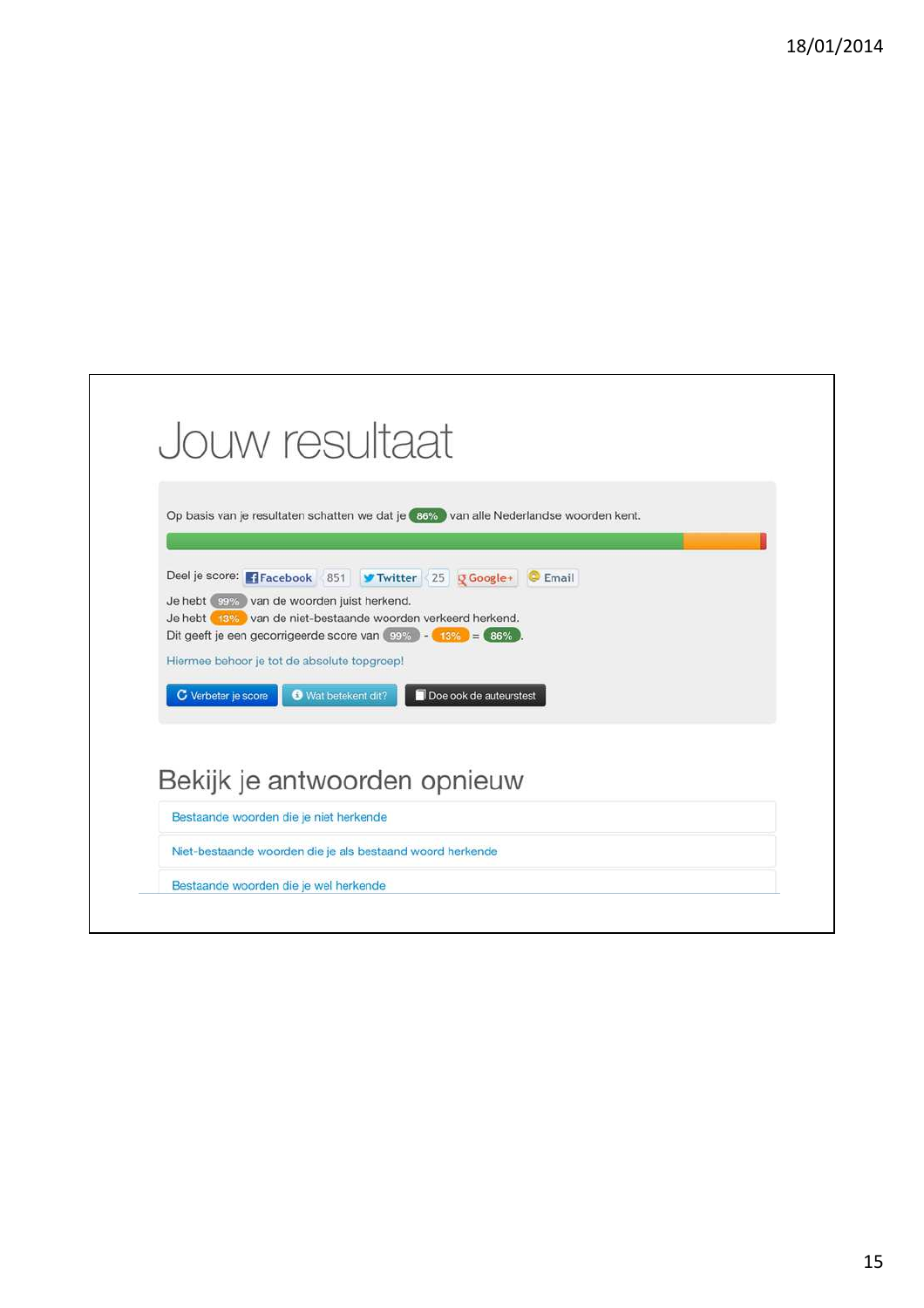## **Two types of analyses possible**

- 1. Per participant
	- Quite easy to correct for response bias: % yes to words minus % yes to nonwords
	- Allows us to investigate individual differences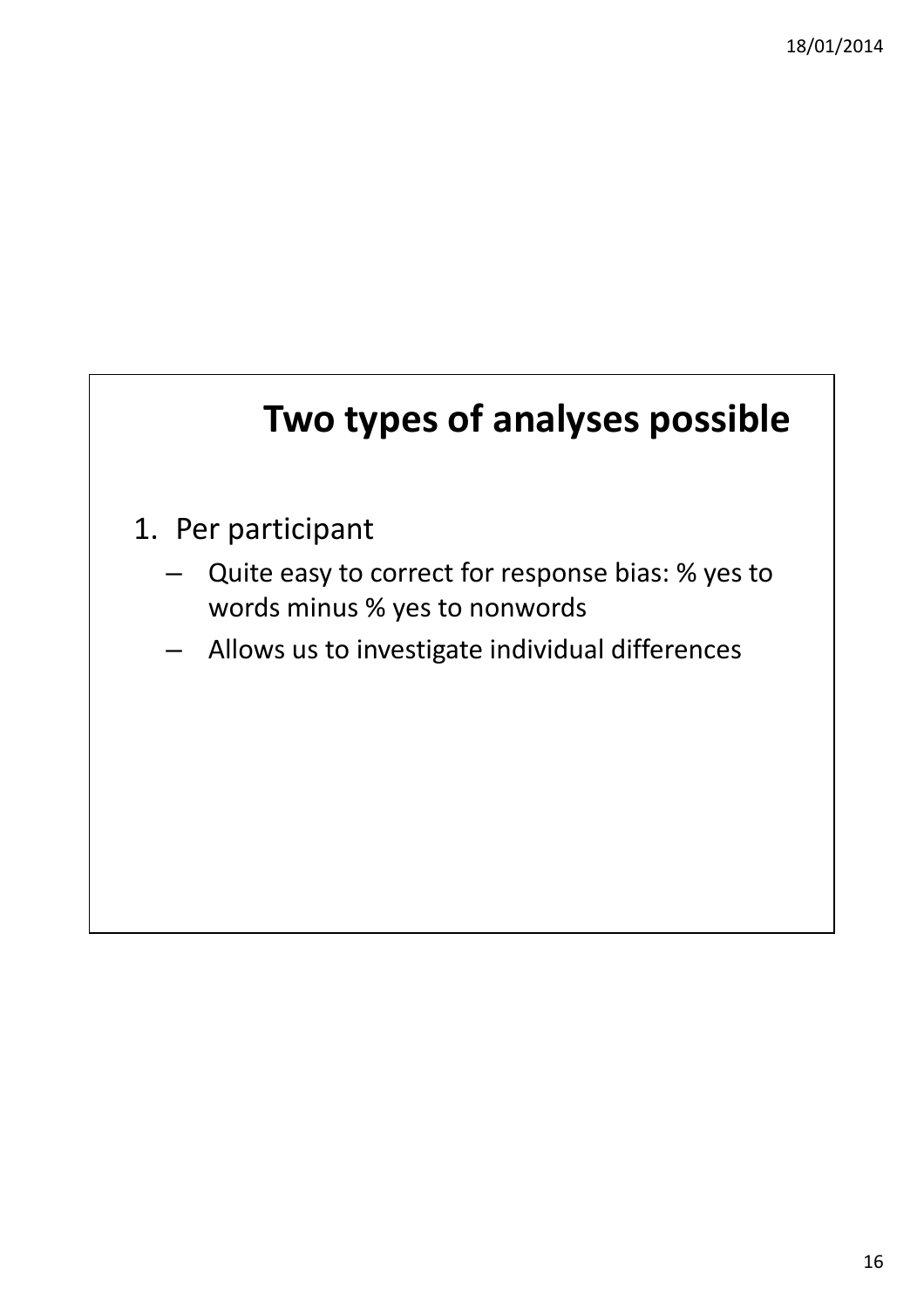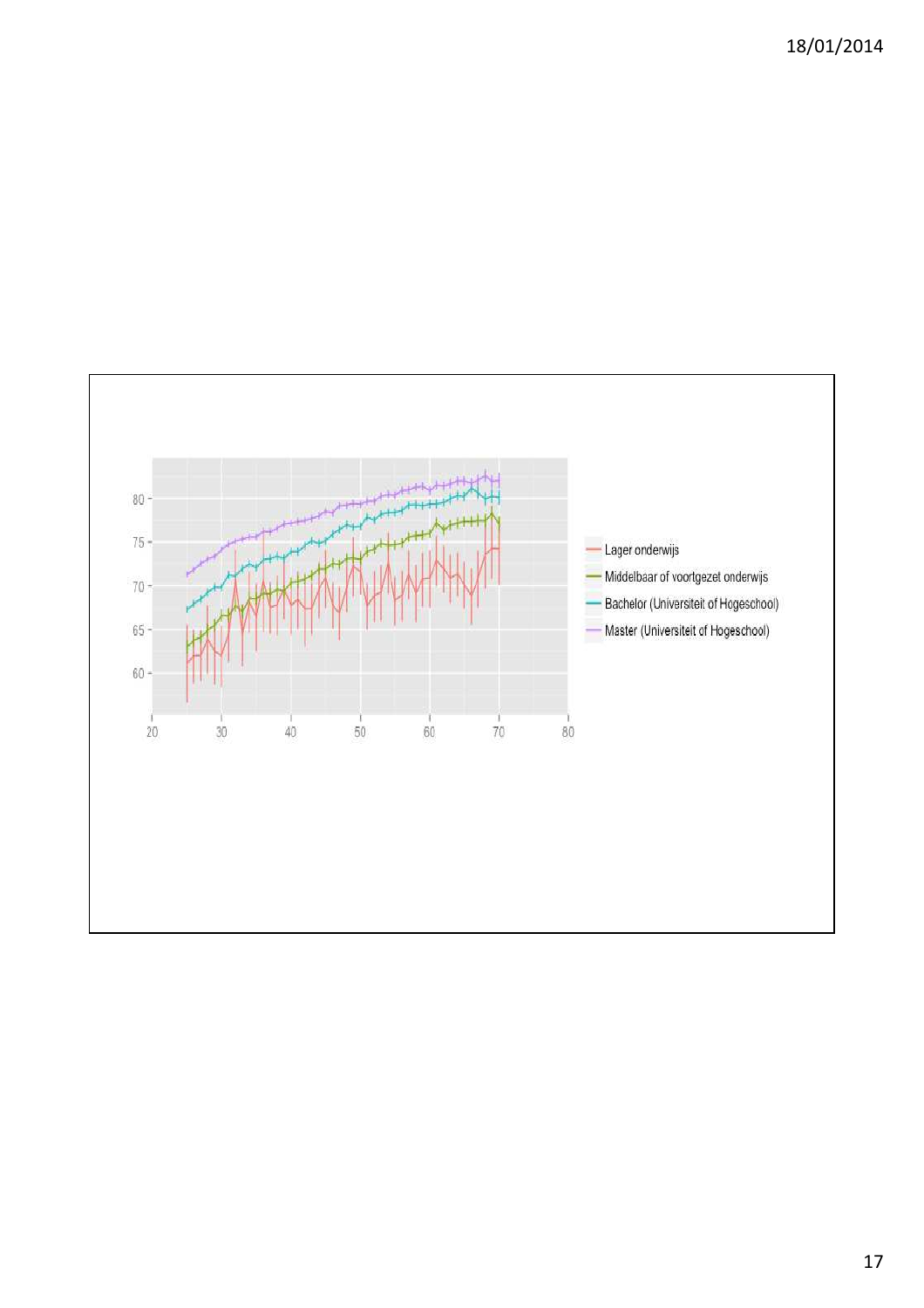#### **Two types of analyses possible**

#### 2. Per word

- The information we were after
- Challenge here is how to best correct for guessing
- Still, even with some simple correction you get very interesting results
	- e.g., words known in the North/South but not known to the other community
	- relationship between frequency (SUBTLEX) and percentage known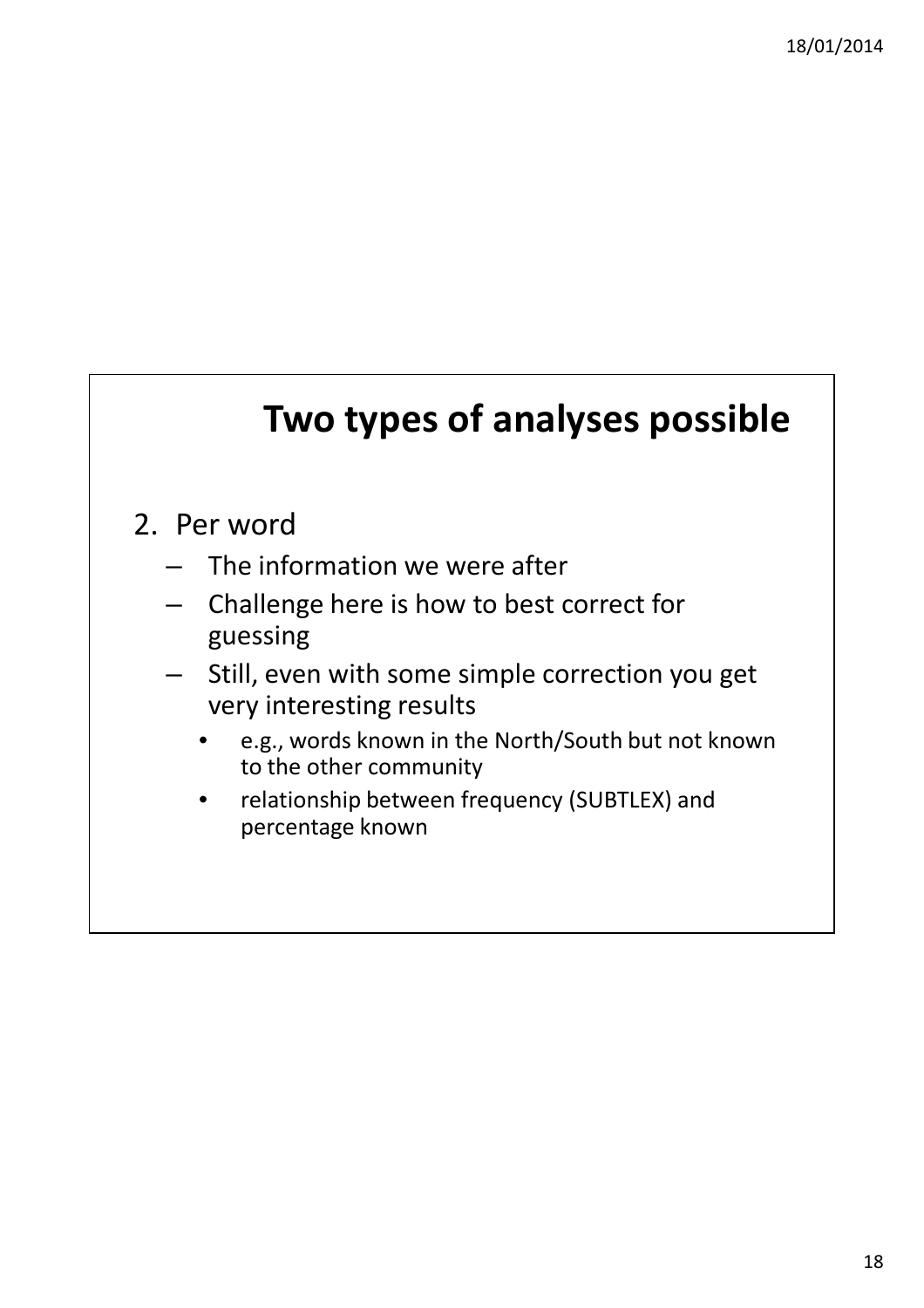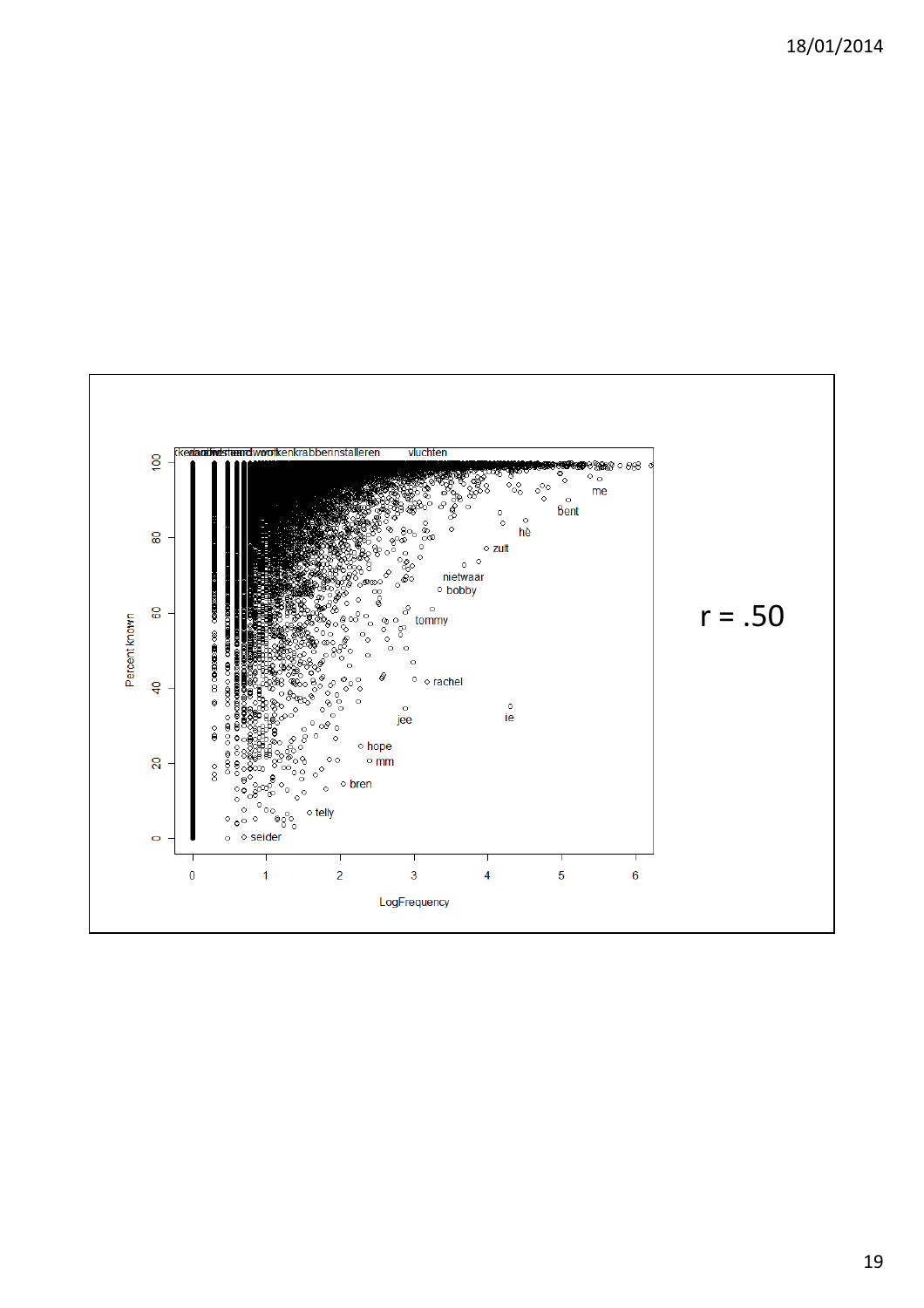# **Further exceptions**

- 22K words not in SUBTLEX, of which 11K known to more than 75% of the participants
	- unavailable for psycholinguistic research based on the word SUBTLEX frequency list alone!
- Words not in SUBTLEX corpus and known to everyone:
	- akkerbouw, baanbreker, bestuiving, bouwgrond, deelwoord, flitspaal, globaliseren, gospelmuziek, hamsteraar, kijkcijferkanon, oppositiepartijen, overheidstaken, postpakket, proeflokaal, puntbaard, ramptoerist, rechtsbeginsel, regeerakkoord, scheurkalender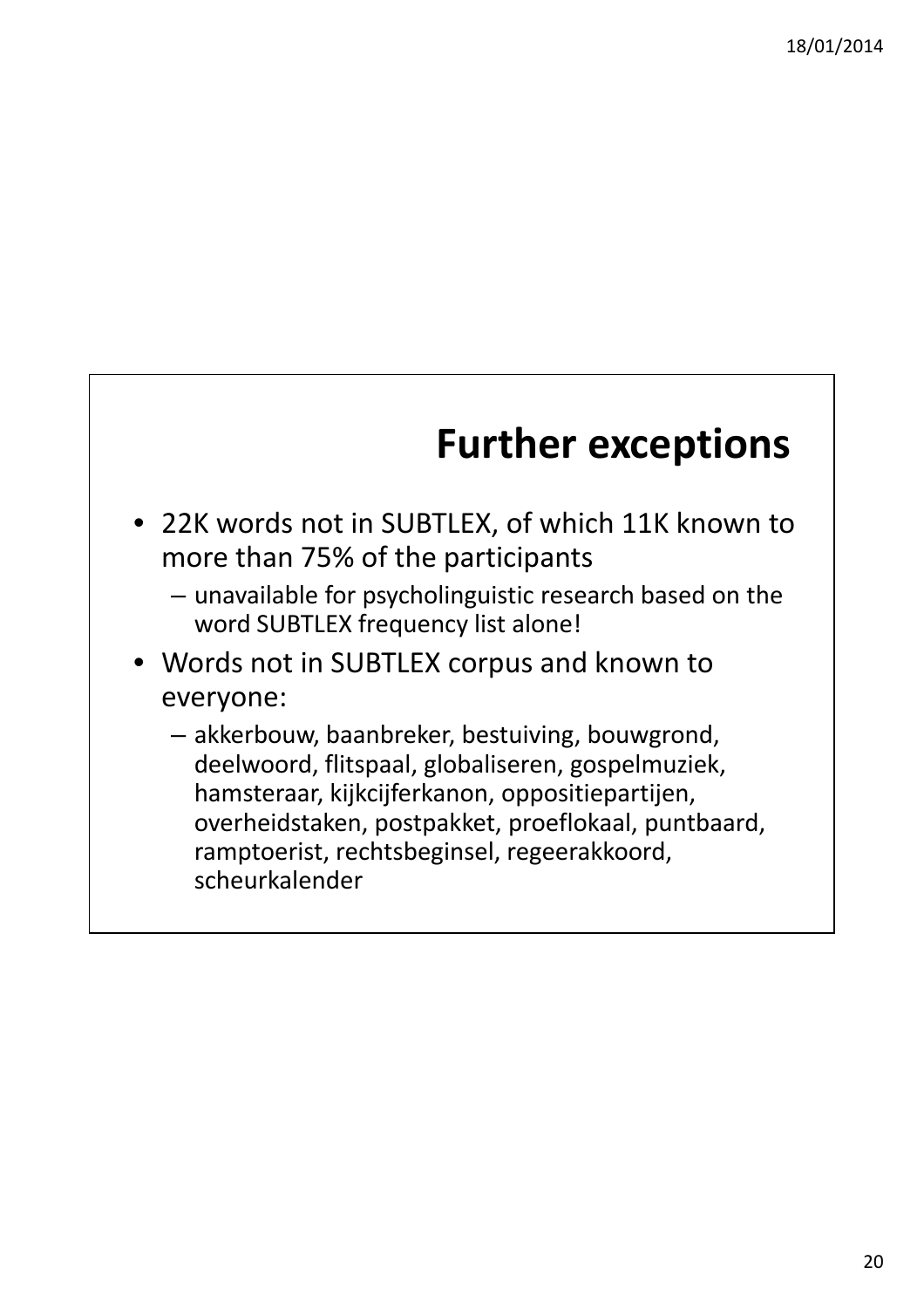# **Further exceptions**

- Words twice in SUBTLEX corpus and known to everyone:
	- aanbidster, verfpot, zwerftocht, klapstoel, regenwolk, kaasplank, schietgebed, dorpsgenoot, trekvogel, graanproduct, bierglas, inleidend, smaakstof, kernwoord, kortharig